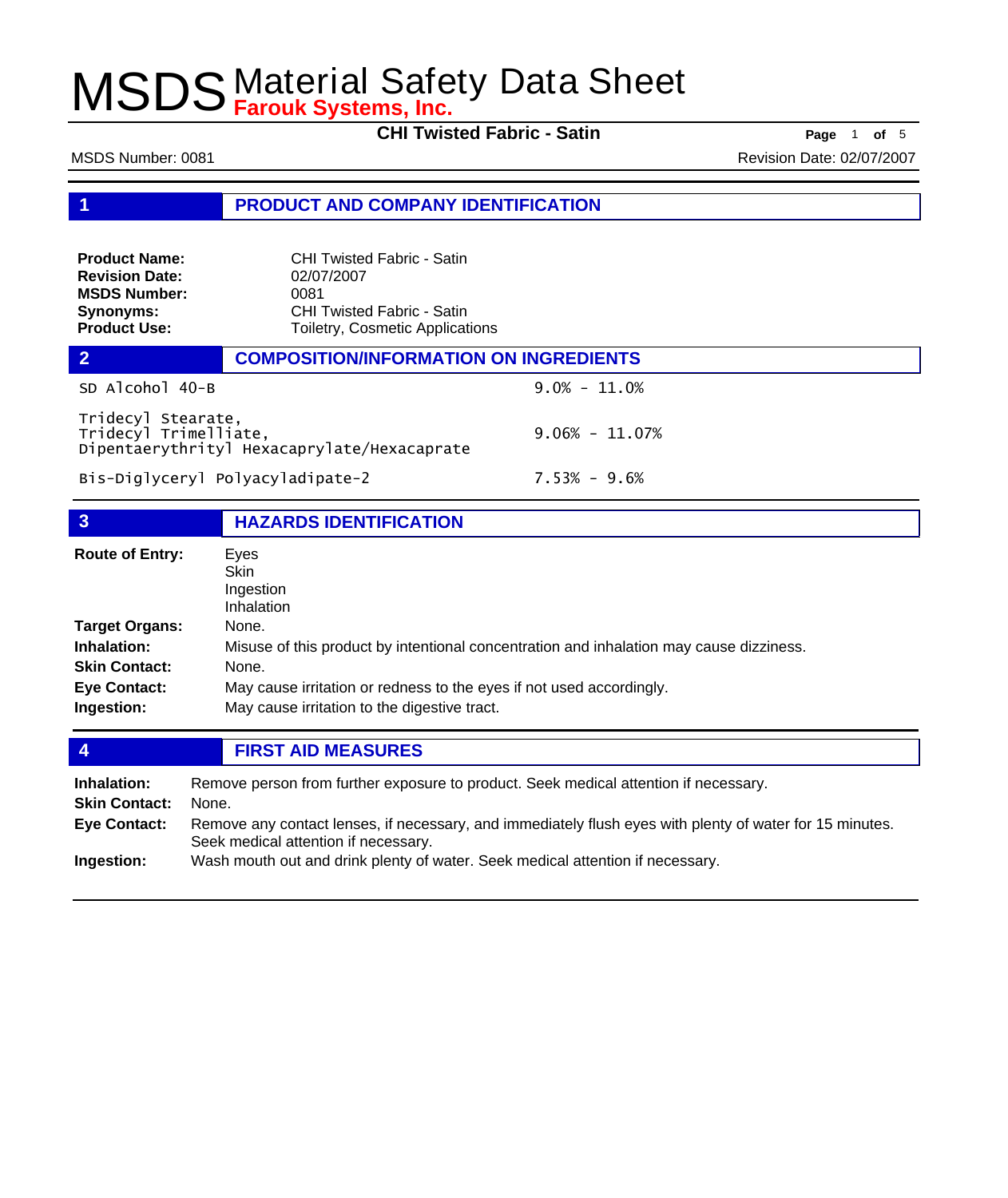**CHI Twisted Fabric - Satin Page** <sup>2</sup> **of** <sup>5</sup>

MSDS Number: 0081 Revision Date: 02/07/2007

#### **5 FIRE FIGHTING MEASURES**

FLASHPOINT AND METHOD: >97° F FLAMMABLE LIQUIDS: Not available. AUTO IGNITION TEMP: >200° C (393°F) FLAMMABLE CLASS: NFPA rating of 3. BURNING RATE OF SOLID: Not available GENERAL HAZARDS: Evacuate personnel downwind of fire to avoid inhalation of fumes and smoke. EXTINGUISHING METHODS: Chemical type foam, CO2(Carbon Dioxide), Dry Chemical, Water Fog HAZARDOUS COMBUSTION PRODUCTS: Fumes from flame might contain benzene and formaldehyde. FIRE FIGHTING PROCEDURES: This product is a flammable substance. However, hazardous decomposition and combustion products may be formed in a fire situation. Cool exposed containers with water spray to prevent overheating. FIRE FIGHTING EQUIPMENT: Respiratory and eye protection are required for fire fighting personnel. Full protective equipment (Bunker Gear) and self contained breathing apparatus (SCBA) should be used for all indoor fires and significant outdoor fires. For small outdoor fires, which may be easily extinguished with a portable fire extinguisher, use of a SCBA may not be needed.

### **6 ACCIDENTAL RELEASE MEASURES**

SMALL SPILL: When a spill occurs, use absorbent material on the substance. Dispose of the material according to all local, state and federal regulations. Always use an absorbent material when cleaning up a spill.

ENVIRONMENTAL PRECAUTIONS: Avoid run-off or release into sewers, stormdrains and waterways.

GENERAL PRECAUTIONS: Remove containers away from oxidizing materials.

#### *HANDLING AND STORAGE* Use appropriate personal protective equipment as specified in Section 8. Handle in a manner consistent with good household/personal techniques and practices. **Handling Precautions:** Keep containers/bottles securely sealed when not in use. Store in cool/dry conditions that do not exceed room temperature. **Storage Requirements:**

### **8 EXPOSURE CONTROLS/PERSONAL PROTECTION**

| <b>Engineering Controls:</b>      | These recommendations provide general guideance for handling this product safely. Because<br>specific use conditions may vary, safety procedures should be developed for each specific<br>application of this product. When developing procedures, always consider potential waste,<br>disposal and personal safety issues. |
|-----------------------------------|-----------------------------------------------------------------------------------------------------------------------------------------------------------------------------------------------------------------------------------------------------------------------------------------------------------------------------|
| <b>Protective Equipment:</b>      | EYES AND FACE: For reasonable foreseeable uses of this product, eye and face protection<br>is not required.<br>SKIN: For reasonable foreseeable uses of this product, skin protection is not required.<br>RESPIRATORY: For reasonable foreseeable uses of this product, respiratory protection is not<br>required.          |
| <b>Exposure Guidelines/Other:</b> | EXPOSURE GUIDELINES: Overexposure is unlikely. Since all parameters cannot be foreseen, the use of engineering controls to reduce<br>exposure may be necessary.                                                                                                                                                             |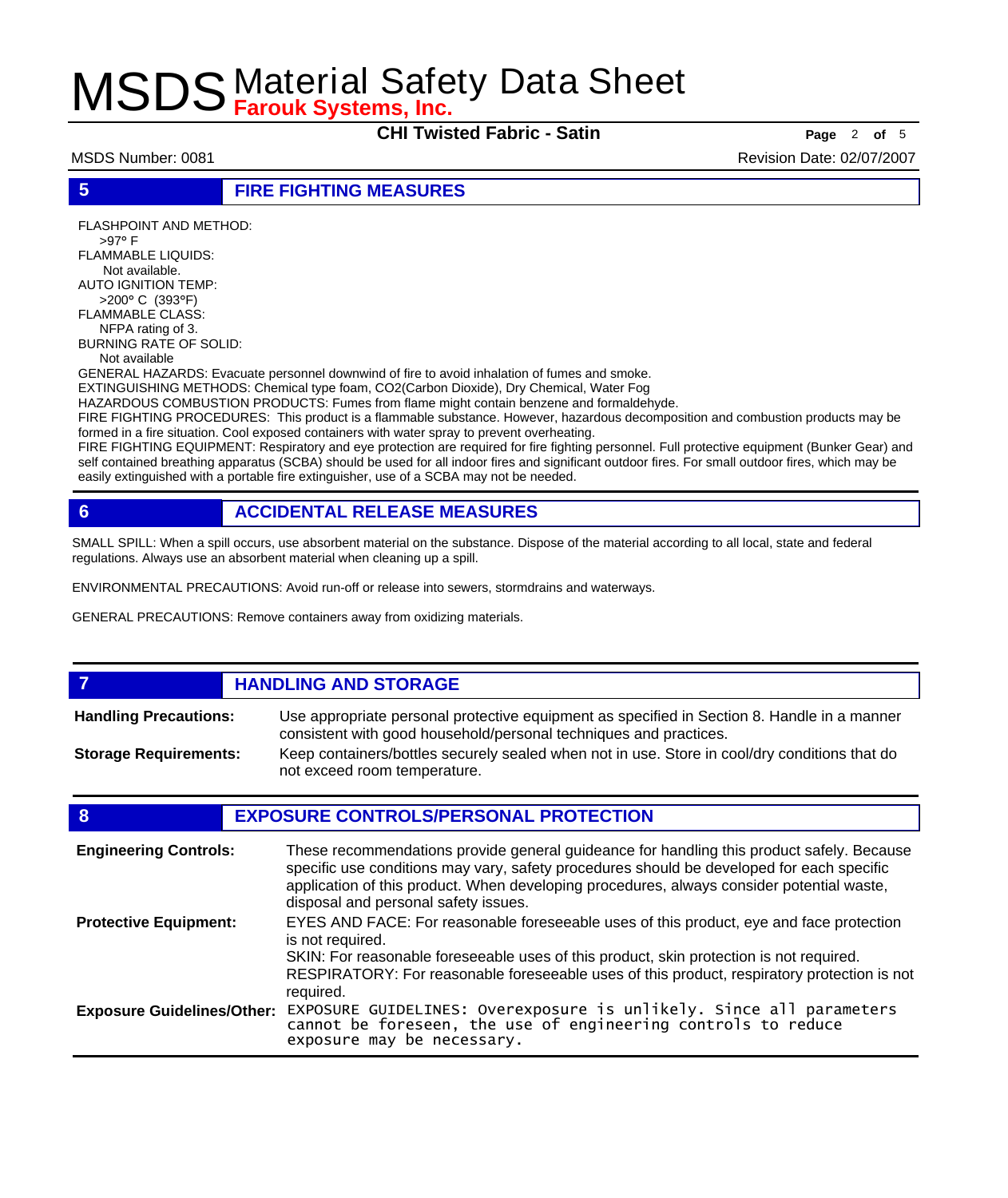**CHI Twisted Fabric - Satin Page** 3 of 5

MSDS Number: 0081 Revision Date: 02/07/2007

#### **9 PHYSICAL AND CHEMICAL PROPERTIES**

**Appearance:** Opaque, tan emulsion **Physical State:** Paste **Odor:** Pleasant floral fragrance **pH:** 6.0-6.6 **Vapor Pressure:** N/A **Vapor Density:** N/A

### **Boiling Point:** N/A **Freezing/Melting Pt.:** N/A

**Solubility:** Soluble in water. **Spec Grav./Density:** 0.944-0.984

| 10                                    | <b>STABILITY AND REACTIVITY</b> |                                                                                      |
|---------------------------------------|---------------------------------|--------------------------------------------------------------------------------------|
| Stability:                            |                                 | YES                                                                                  |
| <b>Conditions to avoid:</b>           |                                 | Extreme temperatures, freezing and open flame.                                       |
| Materials to avoid (incompatability): |                                 | Keep away from strong acids, bases, oxidizing agents and reducing agents.            |
|                                       |                                 | Hazardous Decomposition products: Oxides of carbon, sulfur, nitrogen and phosphorus. |
| <b>Hazardous Polymerization:</b>      |                                 | Will Not Occur.                                                                      |

#### **11 TOXICOLOGICAL INFORMATION**

ACUTE: DERMAL LD50: Not available. ORAL LD50: >5 g/kg oral rat (non-toxic) INHALATION LC50: Not available. EYE EFFECTS: This product may cause irritation to eyes if not used under normal conditions. TARGET ORGANS: NONE. SENSITIZATIONS: Not available. CARCINOGENICITY: IARC: Listed by IARC - No. NTP: Listed by NTP - No. OSHA: Listed by OSHA - No.

MUTAGENICITY: Not available. REPRODUCTIVE EFFECTS: None. TERATOGENIC EFFECTS: Not available.

### **12 ECOLOGICAL INFORMATION**

ENVIRONMENTAL DATA: Not available. ECOTOXICOLOGICAL INFO: Not available. DISTRIBUTION: Not available. CHEMICAL FATE INFO: Not available.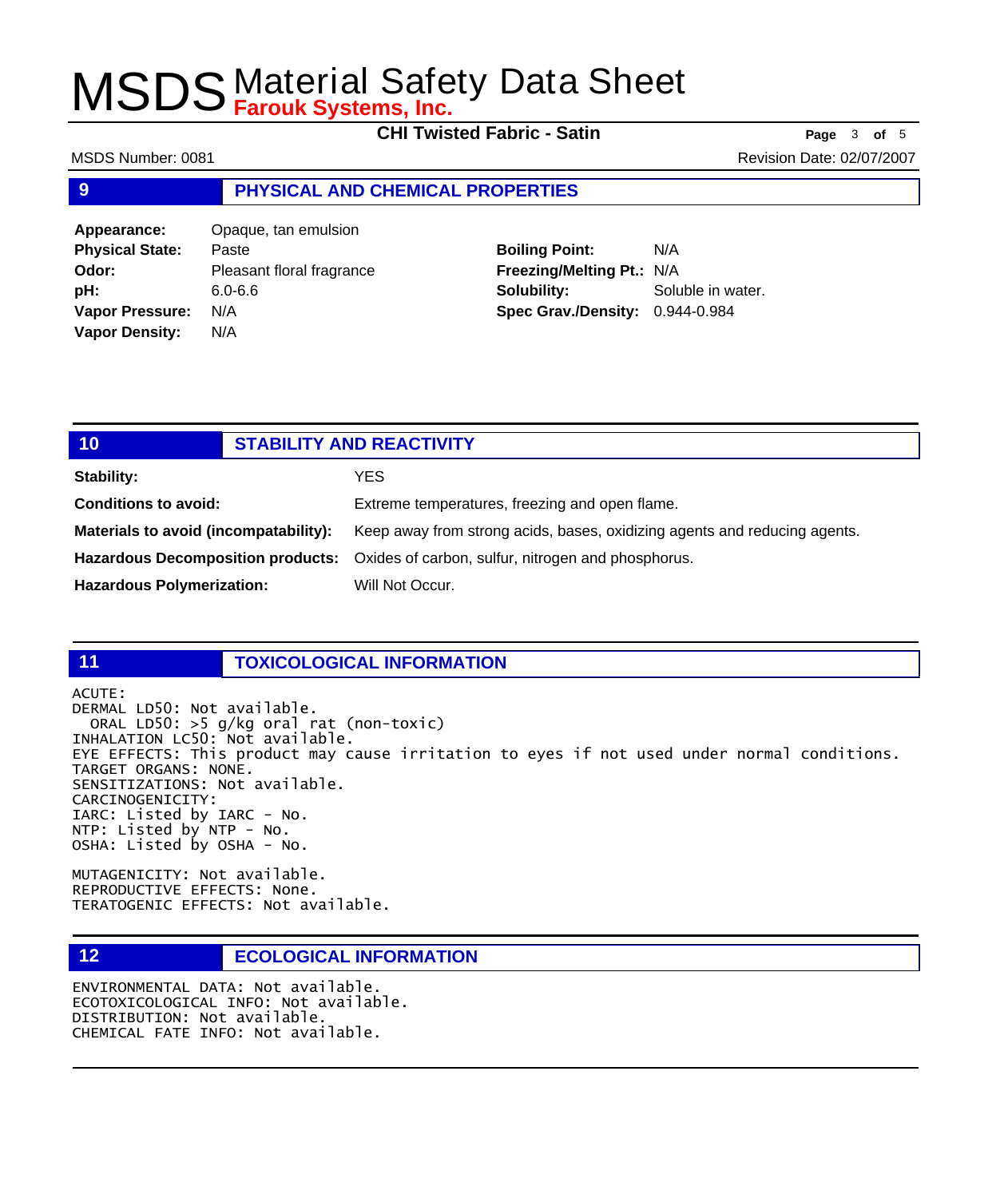**CHI Twisted Fabric - Satin Page** <sup>4</sup> **of** <sup>5</sup>

MSDS Number: 0081 Revision Date: 02/07/2007

#### **13 DISPOSAL CONSIDERATIONS**

US EPA Waste Number and Descriptions:

DISPOSAL METHOD: Controlled release of diluted product into a biological wastewater treatment plant. COMPONENT WASTE NUMBER: No EPA Waste Numbers are applicable for this product's components. DISPOSAL INSTRUCTIONS: Dispose of waste material according to local, state and federal rules and regulations.

**14 TRANSPORT INFORMATION**

This product is regulated as a hazardous material by the United States (DOT) or Canadian (TDG) transportation regulations.

DOT CLASSIFICATION: Shipping Name: Consumer Commodity Class: ORM-D

IMDG CLASSIFICATION: Shipping Name: Perfumery products w/Flammable liquid, UN1266, PG III Class: 3

IATA CLASSIFICATION: Shipping Name: Consumer Commodity, ID 8000 Class: 9, Miscellaneous Pkg Inst -  $910$ 

1-800-424-9300 1-703-527-3887 CHEMTREC

Outside the United States

### **15 REGULATORY INFORMATION**

US Federal Regulations TSCA (Toxic Substances Control Act) Status TSCA (UNITED STATES) The intentional ingredients of this product are listed. CERCLA RQ - 40 CFR 302.4 (a) None listed SARA 302 Components - 40 CFR 355 Appendix A None Section 311/312 Hazard Class - 40 CFR 370.2<br>Immediate ( ) Delayed ( ) Fire ( ) Re Fire ( ) Reactive ( ) Sudden Release of Pressure ( ) SARA 313 Components - 40 CFR 372.65 None OSHA Process Safety Management 29 CFR 1910 None listed International Regulations Inventory Status AICS (AUSTRALIA) The intentional ingredients of this product are listed. DSL (CANADA) The intentional ingredients of this product are listed. ECL (SOUTH KOREA) The intentional ingredients of this product are listed. EINECS (EUROPE) The intentional ingredients of this product are listed. ENCS (JAPAN) The intentional ingredients of this product are listed. IECSC (CHINA) The intentional ingredients of this product are listed. PICCS (PHILIPPINESS) The intentional ingredients of this product are listed.